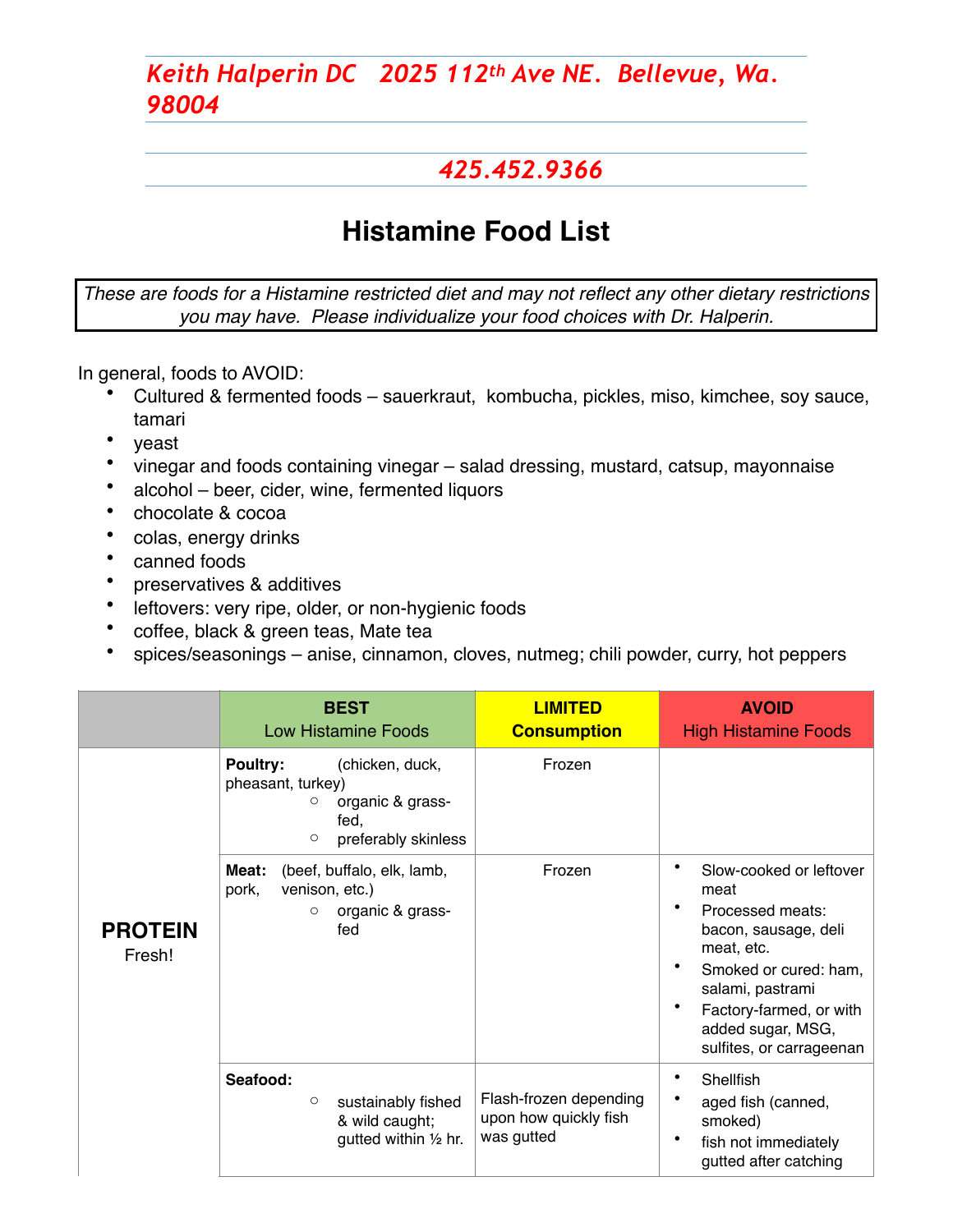|                                                  |                                                                                                                                                                                                                                                                                                                     | 425.452.9366       |                                                                                                                                                                                                                 |
|--------------------------------------------------|---------------------------------------------------------------------------------------------------------------------------------------------------------------------------------------------------------------------------------------------------------------------------------------------------------------------|--------------------|-----------------------------------------------------------------------------------------------------------------------------------------------------------------------------------------------------------------|
|                                                  | Eggs organic & free-range; fully<br>cooked                                                                                                                                                                                                                                                                          |                    | ٠<br>Egg whites, raw or<br>undercooked                                                                                                                                                                          |
| <b>DAIRY</b><br>Fresh!                           | Milk, Rice milk, Coconut milk (not<br>canned)<br>Cream<br>Cream cheese (except when<br>cultured)<br>Egg (fully cooked)                                                                                                                                                                                              |                    | $\bullet$<br>Yogurt<br>Kefir (depending on<br>$\bullet$<br>culture used)<br>Aged cheeses<br>$\bullet$<br>Egg whites, raw or<br>undercooked                                                                      |
| <b>Fruit</b><br>Fresh!<br><b>Fruit</b><br>Fresh! | Apples (all varieties)<br>Apricots<br><b>Blackberries, Blueberries</b><br>Cherries<br>Dates<br>Figs<br>Exotic fruits (star fruit, quince)<br>Grapes (both red & green)<br>Melon<br><b>Nectarines</b><br>Peaches<br>Pears (all varieties)<br>Plums<br>Pomegranates<br>Raspberries<br>Watermelon<br>Non-citrus juices | <b>Dried fruit</b> | ٠<br>Generally, any overripe<br>fruit<br>٠<br><b>Bananas</b><br>٠<br>Grapefruit<br>$\bullet$<br>Kiwi<br>Lemon/Lime<br>Mango<br>Oranges<br>Papaya<br>Pineapple<br><b>Strawberries</b><br>$\bullet$<br>Tangerines |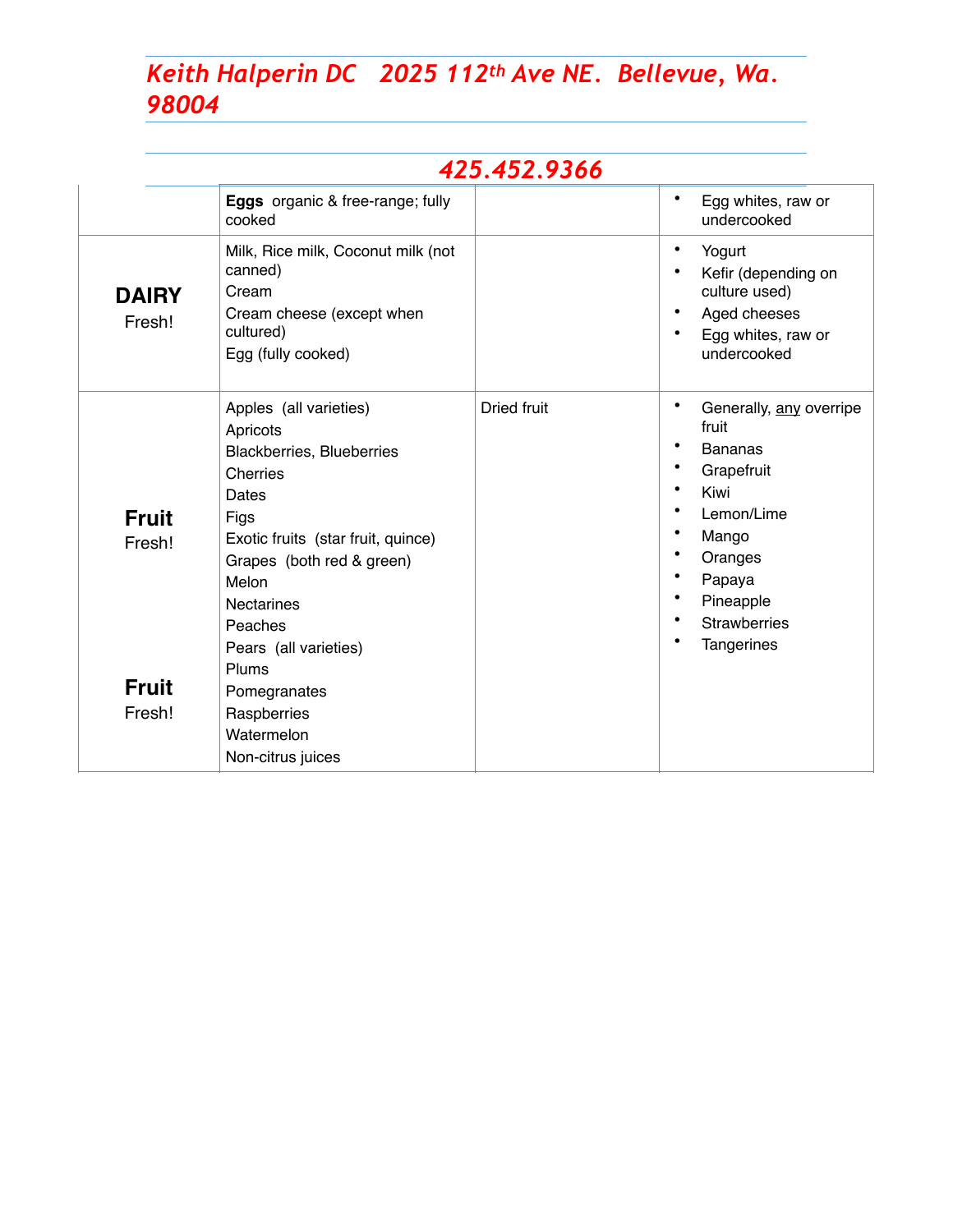| 425.452.9366                           |                                                                                                                                                                                                                                                                                                                                                                                                                                                                                                                                                                                                                                                                                                                                                           |  |                                                                     |  |
|----------------------------------------|-----------------------------------------------------------------------------------------------------------------------------------------------------------------------------------------------------------------------------------------------------------------------------------------------------------------------------------------------------------------------------------------------------------------------------------------------------------------------------------------------------------------------------------------------------------------------------------------------------------------------------------------------------------------------------------------------------------------------------------------------------------|--|---------------------------------------------------------------------|--|
| <b>VEGETABL</b><br><b>ES</b><br>Fresh! | Anise/fennel root<br>Artichoke<br>Arugula<br>Asparagus<br><b>Beets</b><br>Bell peppers<br><b>Bok Choy</b><br>Broccoli<br><b>Brussels sprouts</b><br>Cabbage<br>Carrots<br>Cauliflower<br>Celery<br>Cucumber<br>Eggplant<br>Garlic<br>Ginger<br>Green beans<br>Greens (beet, collard, mustard,<br>turnip)<br>Herbs (leafy: basil, mint, parsley,<br>oregano,<br>rosemary,<br>tarragon, thyme)<br>Jicama<br>Kale<br>Kohlrabi<br>Leeks<br>Lettuce (bibb, butter, red)<br>Mushrooms (all)<br>Okra<br>Onion (red)/Shallot<br>Parsnips<br>Peas (snow, sugar snap)<br>Pumpkin<br>Radish<br>Rutabaga<br>Rhubarb<br>Sprouts<br>Squash (acorn, butternut, delicata,<br>spaghetti,<br>summer)<br>Sweet Potato/Yam<br>Swiss chard<br>Turnip<br>Watercress<br>Zucchini |  | $\bullet$<br>Spinach<br>$\bullet$<br>Tomato (fresh or<br>processed) |  |